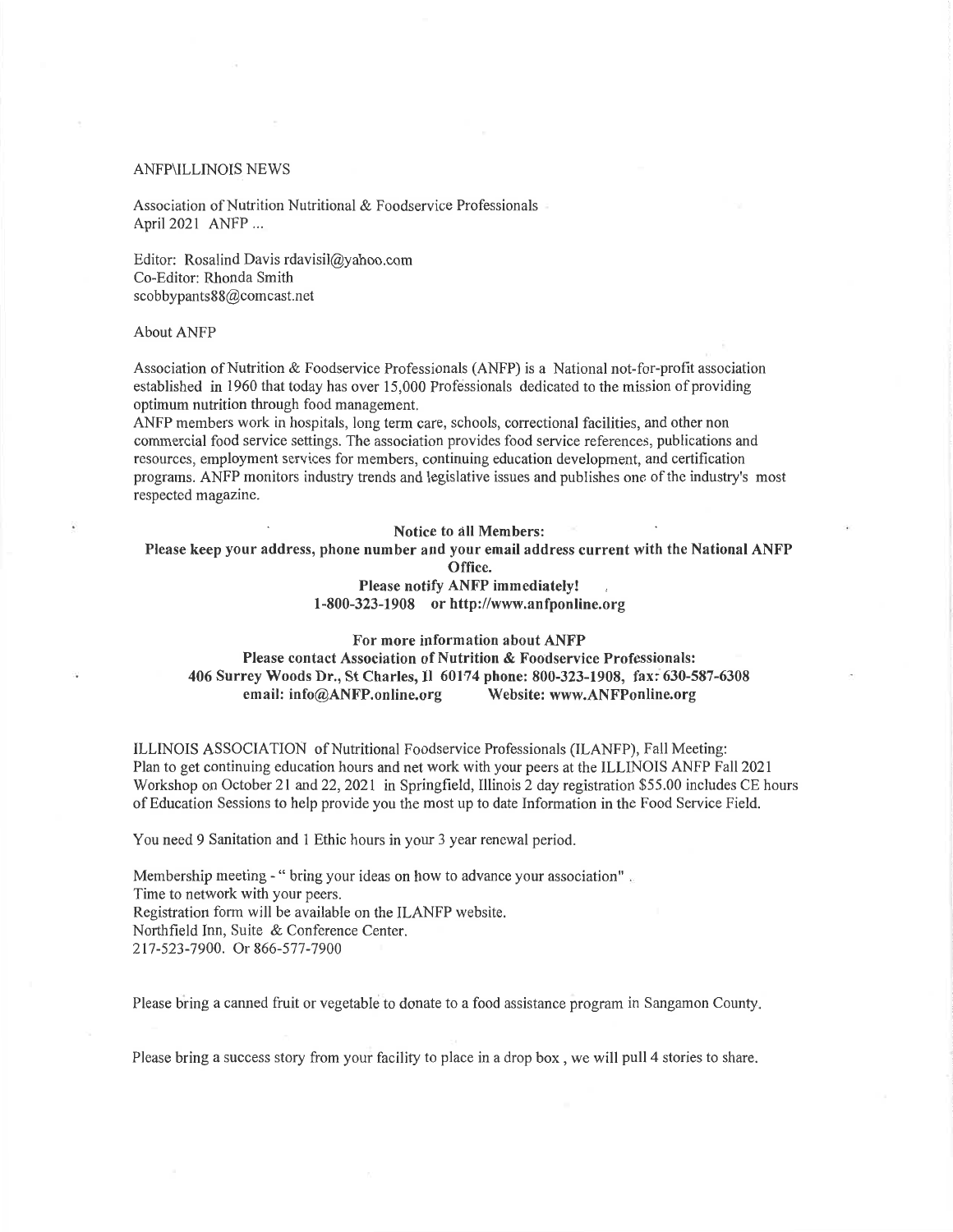### **ILANFP** State meeting Poem

An ILANFP meeting is a place of peace. Because most of the time all we do is relax But when we talk, laugh and learn All of our troubles just fly way.

The troubles that we go through throughout our day Like the pressures of being short employees at our job. But at an ILANFP meeting, all that doesn't matter Cause we're all trying to improve the customer service which we offer our clients. An as we gather in the room, And talk about our life. From our house, to our job. From our kids, to our partner. We look at each other And realize what we share being a member of ILANFP. A sense of unity, that goes past just the days of the state meeting. A sense of unity, stronger than steel. And if you don't get along with a fellow ILANFP member somehow, That was then, this is now.

Vendor Information Requested

Please share information about your terrific vendors with other ILANFP Members. Encourage your vendors to be part of the ILANFP vendor show and Expo October 21, 2021. Please contact Vendor Chair Tammy Cooper: 217-733-5029 Extension 1129

ILANFP. TREASURE REPORT AS OF 5/20:

\$19,689.68

Talk about Food Service Pride what about the pride of being a resident of the state of Illinois. Governor J B Prizker, Dr. Ngozi Enzike (IDPH Director) and other state workers, work tirelessly to keep the Covid 19 levels down in Illinois. At times daily press conferences. Everyone had to make a sacrifice. I really like that Dr. Ngozi Enzike was allowed to translate the message in Spanish. It showed all are included (good demonstration of inclusion). There was even one point when tears were witness from Dr. Ngozi Enzike, when the numbers for Covid 19 were going back up. An example, Illinois Association for Nutritional Professionals, can take a page from: team work results in success. There is no "I" in team work. Shutting down businesses alone could not work to defeat Covid 19. Every person had to be committed To wearing a mask, washing hands, distancing 6 feet. Counting on the Board, made up of the same people will not make Illinois Association for Nutritional Professionals successful. We are appealing to several committed persons to work together to keep Illinois Association for Nutrition Food Professionals vision alive. In memory of all the people in the pass that dedicated time to the success of Illinois Association for Nutrition Food Professionals. I say thank you and you are gratefully appreciated. I say great thanks to Governor J B Pritzger, Dr. Ngozi Enzika, and your colleagues. I say your commitment is greatly appreciated.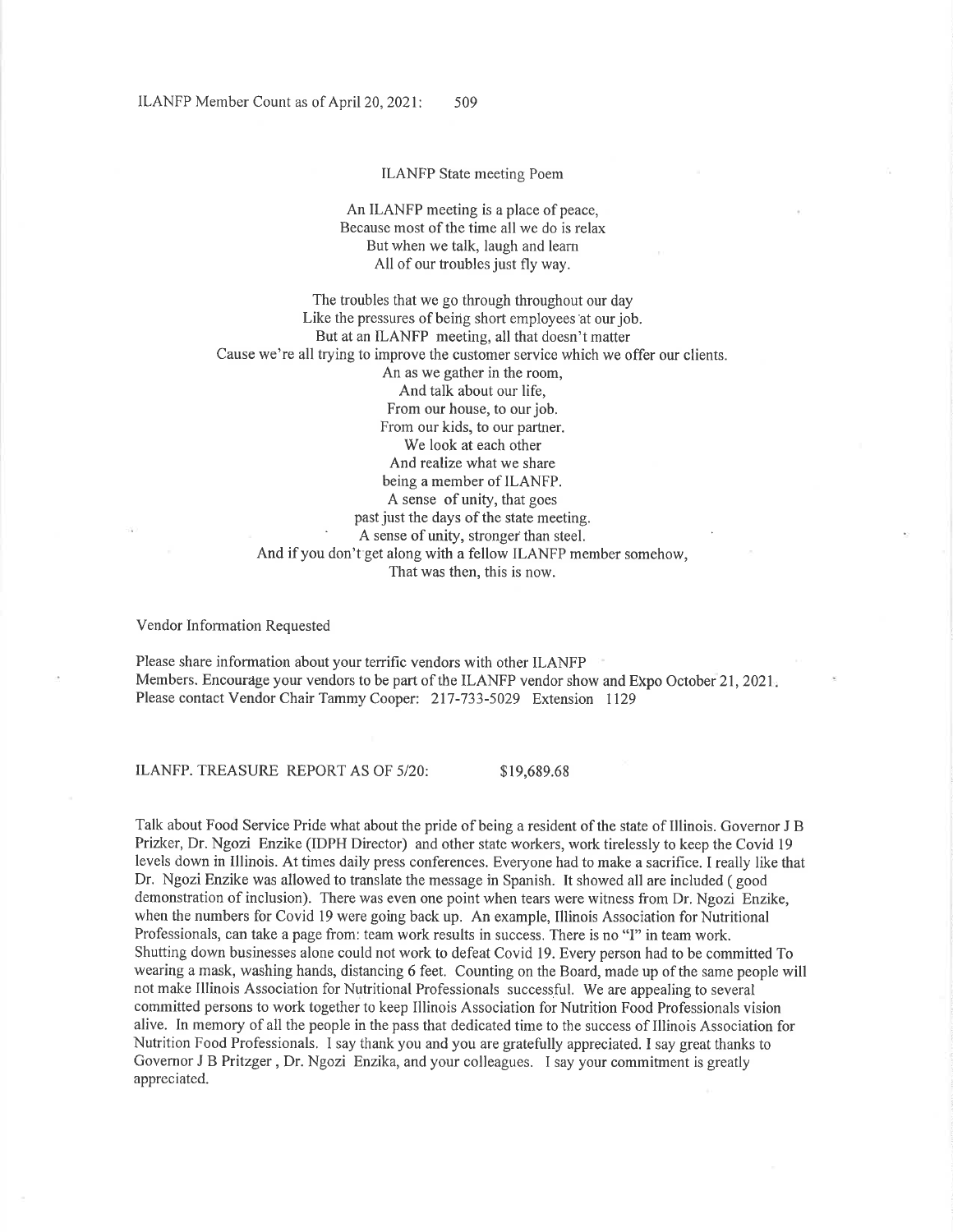



## WHAT COVID 19 CANNOT DO

COVID 19 IS SO LIMITED IT CANNOT CORRODE FAITH, IT CANNOT SHATTER HOPE, IT CANNOT CRIPPLE LOVE, IT CANNOT DESTROY PEACE, IT CANNOT KILL FRIENDSHIP, IT CANNOT SUPPRESS MEMORIES IT CANNOT SILENCE COURAGE, IT CANNOT CONQUER THE SPIRIT, IT CANNOT INVADE THE SOUL, IT CANNOT STEAL ETERNAL LIFE

Cheese Ball Extraordinaire

2 package cream cheese 4 ounces

2 Tablespoon chopped onion

2 Tablespoon chopped fine zucchini

2 Tablespoon chopped green pepper

1/4 teaspoon zest lemon 1/4 teaspoon zest lime

l/4 teaspoon zest orange

1/8 teaspoon rosemary

1/8 teaspoon oregano

l/8 teaspoon thyme

1/8 teaspoon paprika

l/8 teaspoon garlic powder

2 Tablespoon mild thick and chunky salsa

I cup Mexican Cheese

Combine all these ingredients make into a ball.

Put 1 cup of crushed Almond on wax paper, large enough to roll cheese Ball in. Refrigerate. At serving time, Put Cheese Ball in the center of platter with fruits and vegetable. Arrange an assortment of crackers on the outside. RECIPE FROM JOYCE SALVADOR, CDM, CFPP

ILANFP Board Members 2020 - 2021 ( As of June 2020)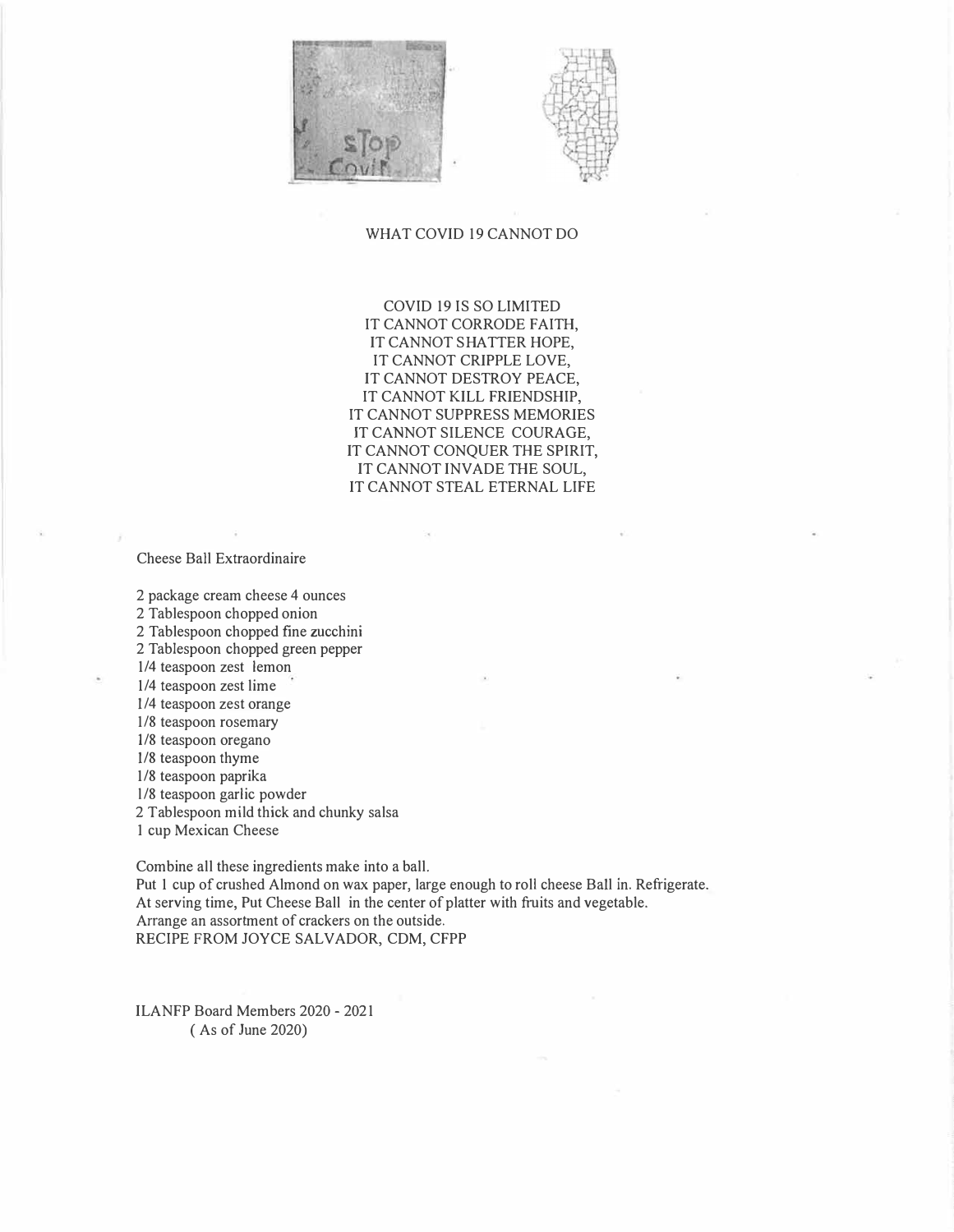President Elect Rosalind Davis, CDM, CFPP 847-596-1866 Zion, Illinois

Immediate Past President Mrs Judy L. Pam, CDM, CFPP 217-222-8641 Quincy, Illinois

**Secretary** Donna Kay Windham, CDM, CFPP 217-808-03 87 Paris, Illinois

Program Chair Person Mrs. Sue L. Rinkenberger, CDM, CFPP 815-867-0059 Forrest, Illinois

Program Committee Mrs. Toma E. Newborn, CDM, CFPP 815-224-4266 Peru, Illinois

Ways/Means Mr. Hunter Hying, CDM, CFPP 630-940-7964 Geneva, Illinois

Membership Chairperson Mrs. Joyce E. Salvador, CDM, CFPP 773-383-2702 Morton Grove, Illinois

Newsletter Editor Mrs Sue L. Rinkenberger, CDM, CFPP 815-867-0059 Forrest, Illinois

Nominating Committee Mrs. Donna Laura Homer, CDM, CFPP 870-450-8235

Impact Team Mrs. Sue L. Rinkenberger, CDM, CFPP 815-867-0059 Forest, Illinois

Legislative Chair Mrs. Sue L. Rinkenberger, COM, CFPP

Meeting Logistics Committee Chair Toma Newborn, CDM, CFPP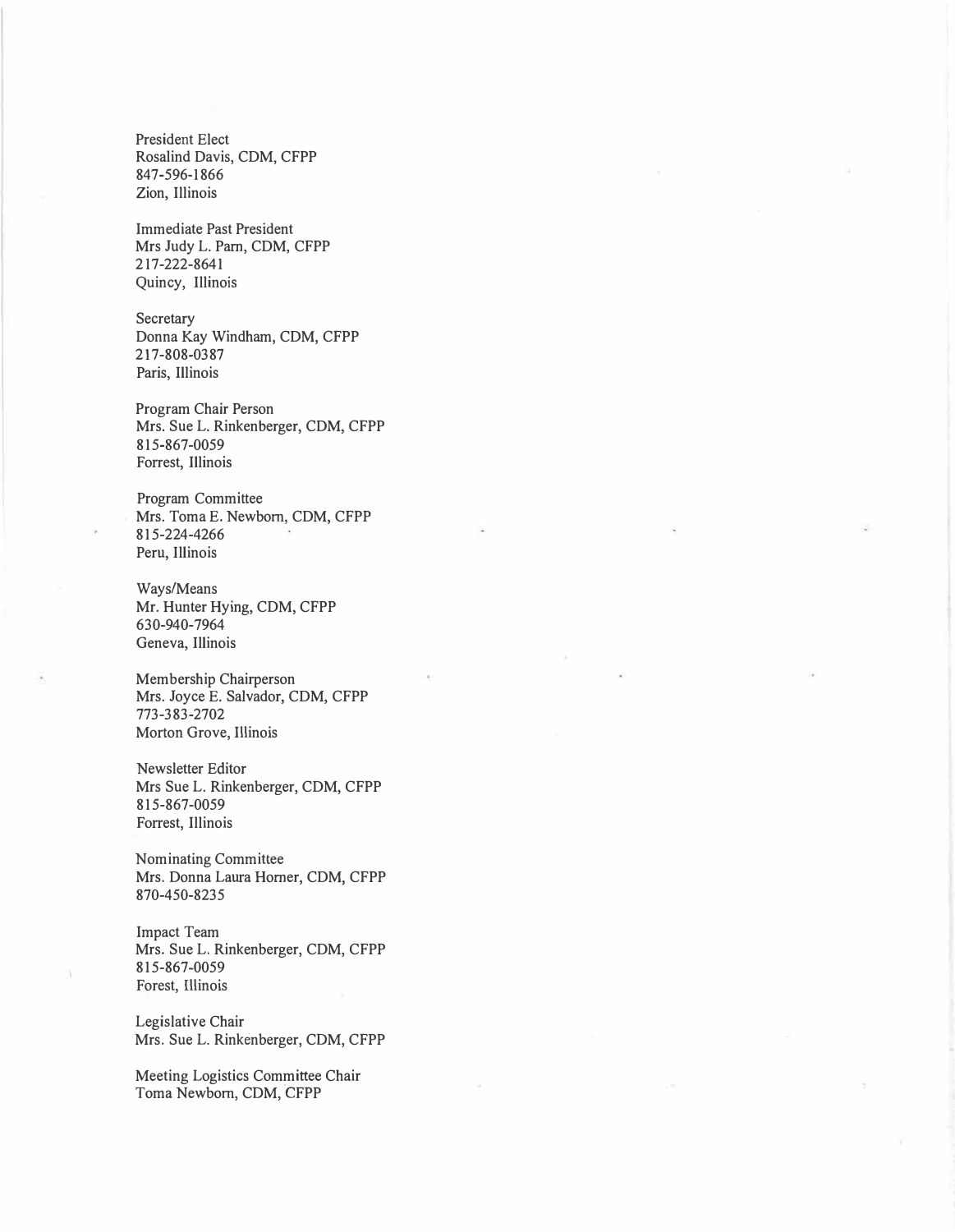Meeting Logistic Committee Signed Oakley, CDM, CFPP

Awards & Recognition Chair Donya Price, CDM, CFPP 309-944-2147 Kewanee, Illinois

Vendor Chair Mrs Tammy K. Cooper, CDM, CFPP 217-733-5029 extension 1129 New Holland, Illinois

Vendor Co-Chair Mrs Patty L. Witte, CDM, CFPP 815-822-3318 Strawn, Illinois

Did you know ILANFP was a Platinum Award winner 7/20? As a Platinum Award winning chapter, our chapter has demonstrated outstanding best practices in all areas of chapter management, including communication, government affairs, and membership. Additionally, the policies and procedures your board have established related to Financial management, meeting planning and educational meeting and event, have set an example for all ANFP Chapters.

Did you know that you can nominate your boss for Administrator of the year even if you don't come to the fall meeting?

Did you know that you can nominate a fellow CDM, CFPP for Dietary Manager of the year even if you don't go to the fall meeting?

Did you know that you can vote for a member of ILANP board member, by mail, ballot must be returned 10 days before Fall Meeting?



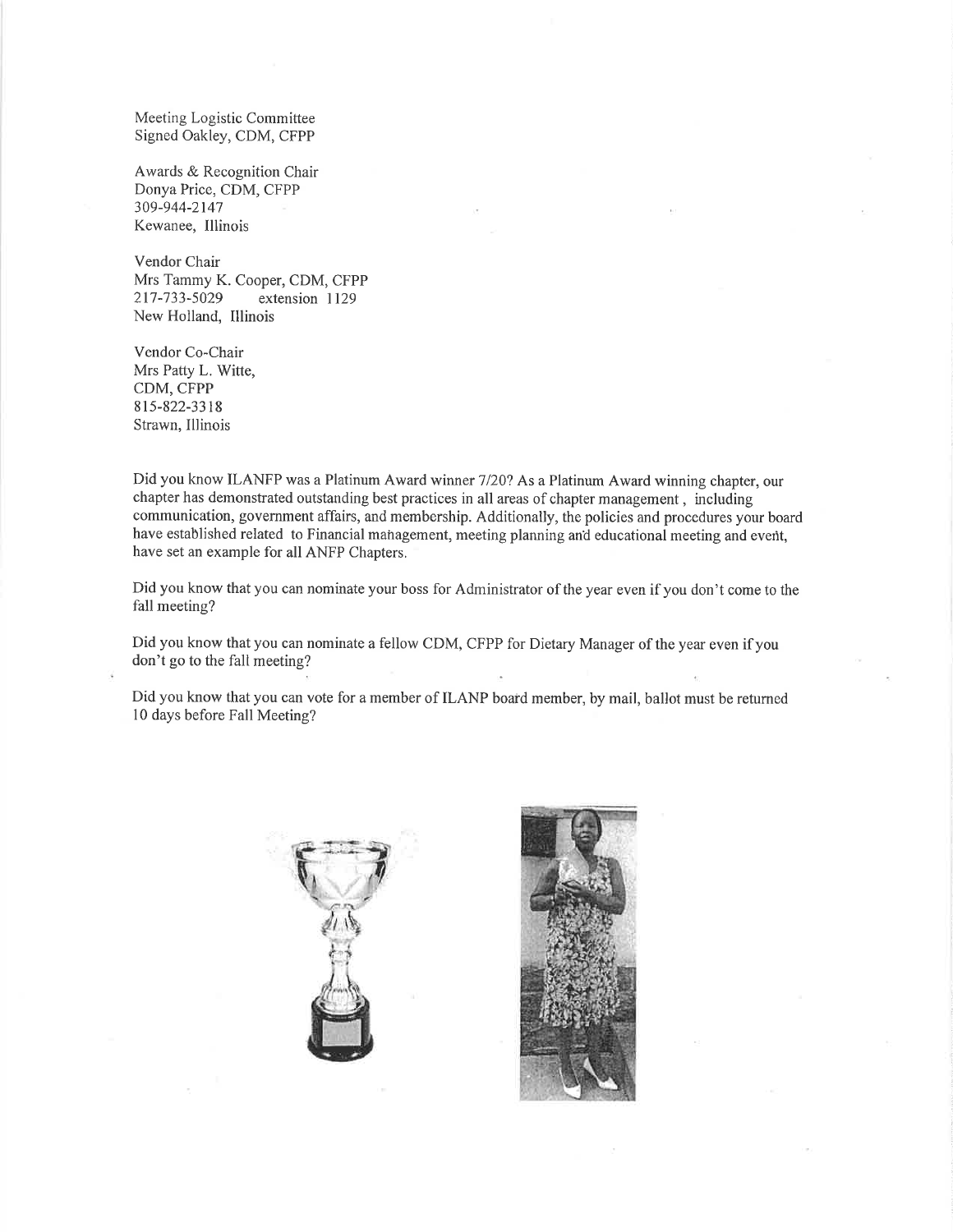# CDM, CFPPs Cultivating Roots

Association of Nutrition & Foodservice Professionals

Rallying Organizations & Officials in Training Standards

## **CULTIVATE**

cul<sub>ti</sub>-vate

- 1. arow or maintain
- 2. apply oneself to improvement or development

J Yes, I would like to support CDM, CFPPs Cultivating Roots.\*  $\Gamma$ \*Corporate contributions cannot be accepted; only personal contributions can be made to ANFP-PAC.

## Cultivate, Grow, REAP!

## **CONTACT INFORMATION**

| Membership ID#:<br>Address: |  | Full Name:<br>City:    |           |
|-----------------------------|--|------------------------|-----------|
|                             |  |                        |           |
| Fax:                        |  | The company<br>E-mail: | $-$<br>20 |
| Occupation:                 |  |                        |           |
| Employer:                   |  |                        | 75        |

## **PAYMENT INFORMATION**

Credit card payments may be made by calling 800.323.1908 x128. Please complete this form and send to mtheesfeld@ANFPonline.org.

## **QUESTIONS?**

Contact Mindy Theesfeld at 800.323.1908 x128 or mtheesfeld@ANFPonline.org.

ANFP PAC is the federally registered political action committee of the Association of Nutrition & Foodservice Professionals. Contributions to a PAC must be personal, not corporate, and are voluntary. Federal law requires ANFP PAC to report the name, address and employer name of individuals whose contributions exceed \$200 in a calendar year and contributions to ANFP PAC are not tax-deductible for federal income tax purposes.

> Send check to: Rosalind David, President-Elect P.O. Box 683 Waukegan, Illinois. 60079

> > Association of Nutrition & Foodservice Professionals Phone 800.232.1908 | Fax: 630.587.6308 | www.ANFPonline.org

If you are interested in helping to fund ANFP-PAC, please fill out this form, check written to ANFP-PAC, by  $6/1/21$ .